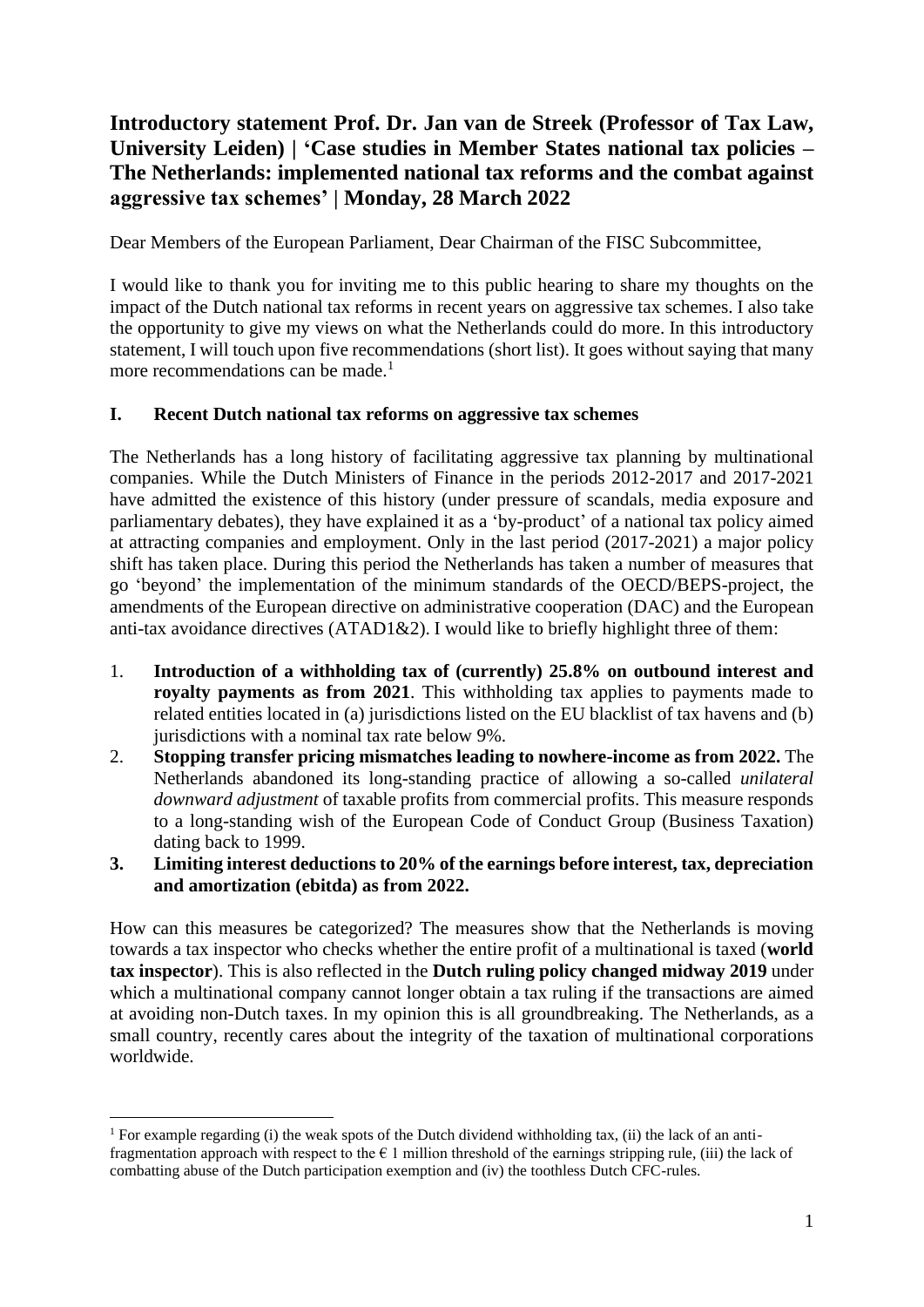The budgetary revenue of the first two measures is close to zero (because multinational companies will restructure) and the measures are expected to reduce the tax competitiveness of the Netherlands. So the question arises as to the reasons for this major policy change. I can see two reasons:

- 1. **Reputational risks**. The Netherlands is increasingly confronted politically by other countries, including the EU, with its non-cooperative tax policies from the past. At the end of the day, these reputational risks also harm the attractiveness of the Netherlands as a place for doing business.
- 2. **Morality risks**. The phenomenon of the Netherlands as a tax haven for multinational companies eventually has a harmful effect on the tax morale of Dutch citizens and small and medium sized businesses.

To counter both risks, I believe the Netherlands has been willing to say goodbye to two cornerstones of its tax system (i.e. no withholding tax and unilateral downward transfer pricing adjustments).

The third measure - the earnings stripping rule to a maximum of 20% of ebitda - has a (high) budgetary revenue and is also driven by the desire to achieve the ultimate goal of the Dutch corporate tax system, which is to tax the return on Dutch equity of multinational companies. In this context, it is relevant that the additional revenue is **not** used by the Dutch legislator to reduce the corporate tax rate. Instead, **the standard corporate income tax rate** has been **increased from 25% to 25.8%** as from 2022. This has been a major break in trend which has ended the downward fall of the corporate income tax rate over the last decades.

## **II. What more the Netherlands can do to counter aggressive tax planning (short list)**

#### *1. Quick wins to combat Dutch paper box companies*

I believe that two simple quick wins can make the Netherlands less attractive for letterbox companies to channel interest, royalties and dividends:

- **Removal of the safe-harbor** in Dutch tax law under which a letterbox company is deemed to have '**appropriate equity'** ( $\epsilon$  2 million<sup>2</sup>). Instead, any amount of sufficient equity should be determined on a case-by-case basis including a functional analysis. The lack of sufficient equity is currently one of the triggers for spontaneously exchanging information with Dutch tax treaty partners about Dutch paper box companies channeling interest and royalties**.**
- **Extension of spontaneous exchange of information** with Dutch tax treaty partners to **Dutch holding companies** distributing dividends. 3
- *2. Tackling weak spots of the Dutch withholding tax on interest and royalty payments*

The Dutch withholding tax on interest and payments has three major weaknesses that could be addressed:

<sup>&</sup>lt;sup>2</sup> Or the lower amount of 50% of the outstanding loans or 50% of the royalties to be received annually.

<sup>&</sup>lt;sup>3</sup> The organization of Dutch tax advisers (Nederlandse Orde van Belastingadviseurs (NOB)) is fiercely lobbying against this extension which gives me impression that it is a quite effective measure.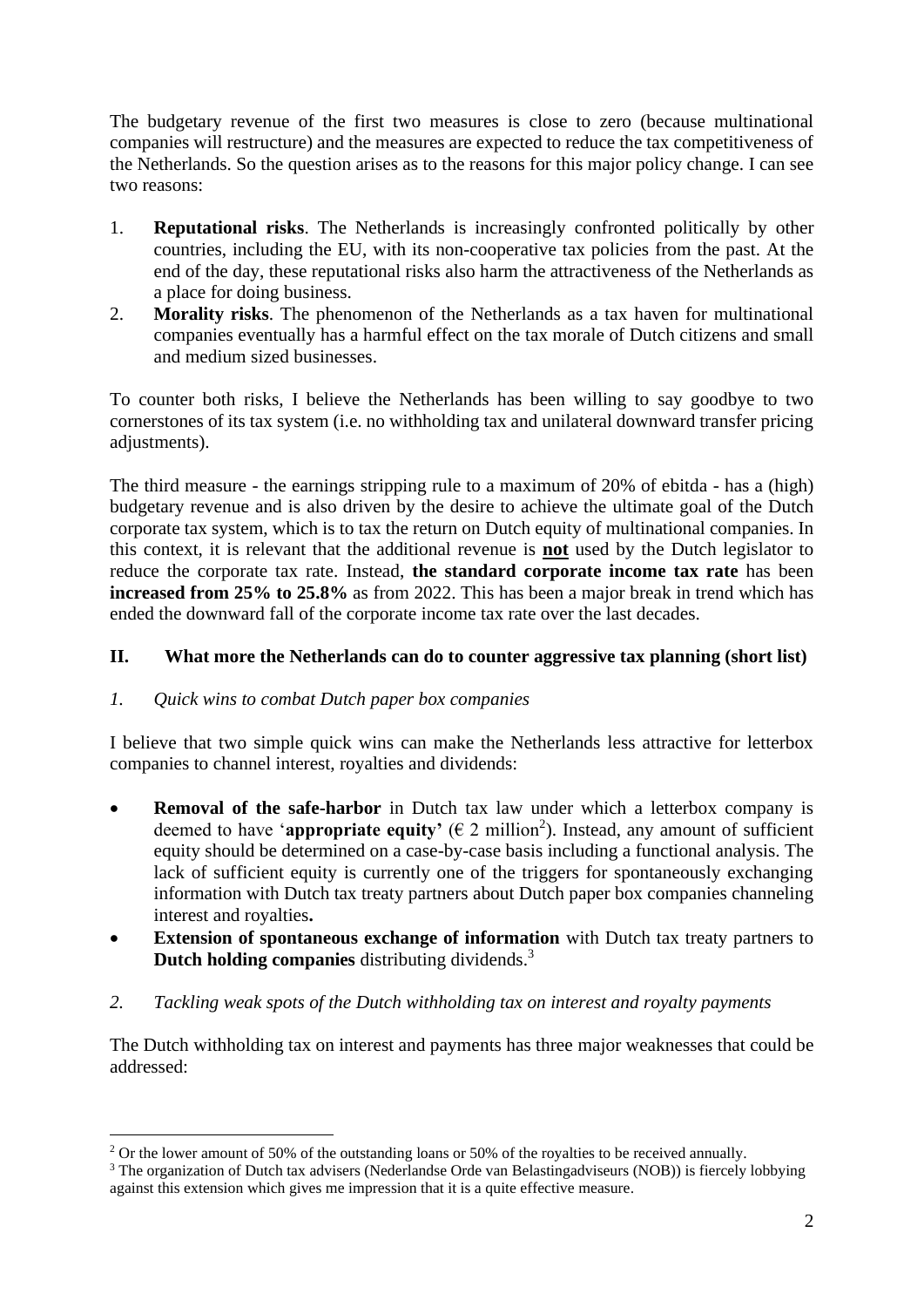- **Extension** of the Dutch withholding tax to **all payments** to related entities in tax havens. Currently, the Dutch withholding tax on royalties can be easily circumvented by making the payment part of an intra-group service contract (embedded royalties).
- **Tackling abuse** whereby interest and royalty payments are made to a related entity in a tax haven via a related entity in a non-tax haven. Currently, in principle no abuse is assumed if the entity in the non-tax haven meets the substance requirements (office building + annual wage bill of at least  $\epsilon$  100,000).
- **Reversing the removal of the United Arab Emirates and Saudi Arabia from the Dutch list of tax havens** as of 2022. These two countries have been removed by the Dutch Ministry of Finance from the Dutch list of tax havens without any parliamentary debate. The Zakat (property tax) has been incorrectly labeled by the Ministry of Finance as a profit tax with a statutory rate of at least 9%.

## *3. Increasing the transparency of the Dutch tax ruling practice*

According to guidance of the Code of Conduct Group (Business Taxation) the Dutch tax authorities publish anonymous summaries of tax rulings on a regular basis. <sup>4</sup> These rulings include patent box rulings, advance tax rulings (ATR's), advance pricing agreements (APA's) and other rulings with an international character. The summaries are, however, (too) high-level and should be improved in the following ways:

- **More facts and circumstances**.
- **More details on the tax outcome**. Currently, only ranges of the percentage of profits attributed to the Dutch patent box regime are disclosed (for example 45%-60%). With respect to APAs, only the lowest quartile and the highest quartile of a benchmarking study are currently disclosed.

Currently, the published summaries have little added value in the context of transparency. Moreover, these summaries lack potential to restore public trust in the Dutch corporate income tax system.

It is recommended that the summaries also include **agreements** made by multinational companies and the Dutch tax authorities under the **cooperative compliance program (COCO)**. Finally, it is recommended that the Dutch tax authorities produce updated guidance of its ruling practice with, for example, **a summary of experiences or a Q&A**.

#### *4. Abolishment of the Dutch patent box regime*

I recommend the **abolishment of the Dutch patent box regime**. According to economic studies, the Dutch patent box regime, like all other patent box regimes, is **not effective in stimulating innovation**:

- A patent box regime only rewards already successful innovations, which are often already protected by a patent.
- For start-up companies, a patent box regime results a competitive disadvantage.

<sup>4</sup>[https://www.belastingdienst.nl/wps/wcm/connect/bldcontentnl/standaard\\_functies/prive/contact/rechten\\_en\\_plic](https://www.belastingdienst.nl/wps/wcm/connect/bldcontentnl/standaard_functies/prive/contact/rechten_en_plichten_bij_de_belastingdienst/ruling/ruling) hten bij de belastingdienst/ruling/ruling.